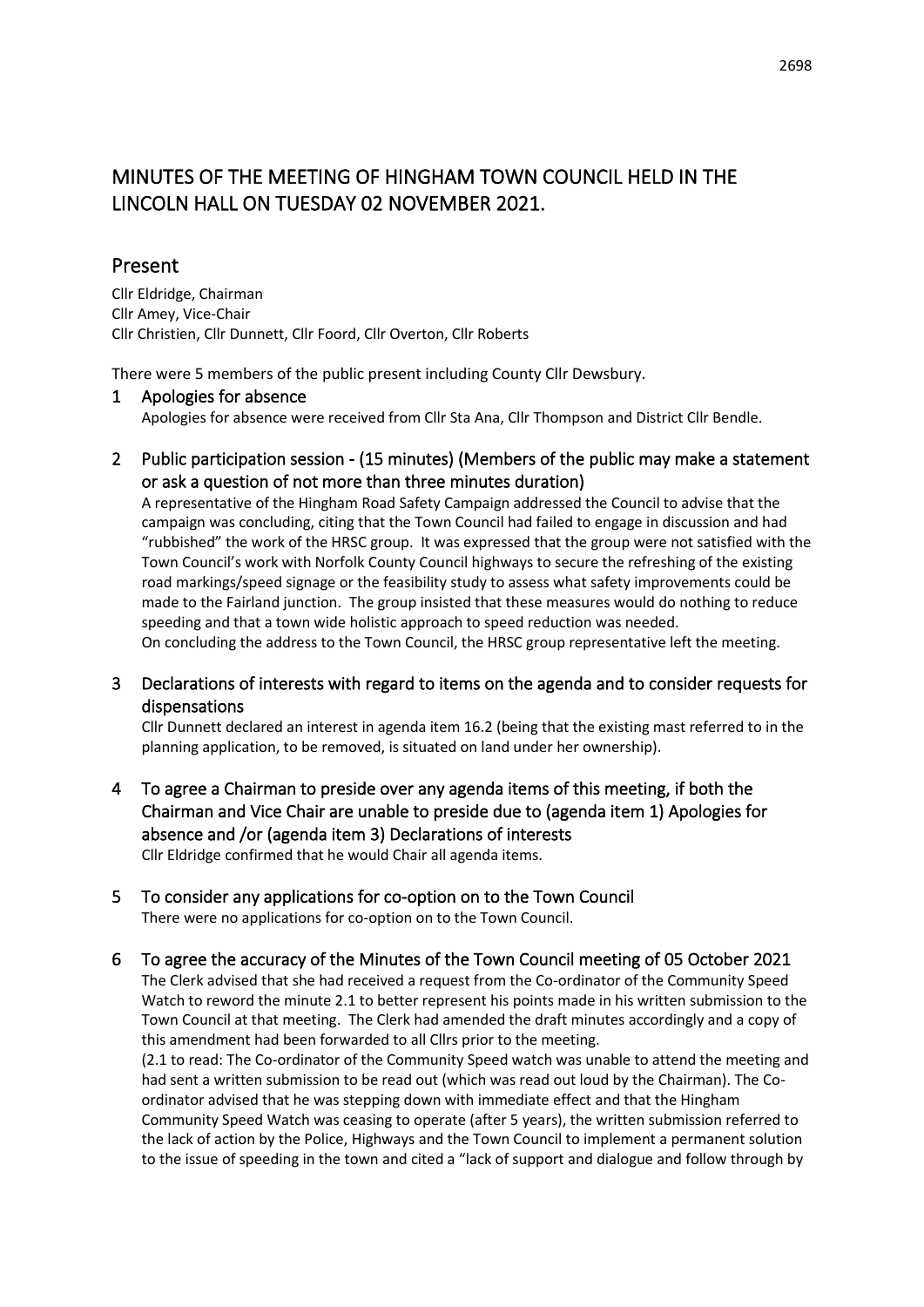the Town Council on the findings and potential solutions options embodied in the HRSC report", as reasons for the speed watch ceasing to operate). The Minutes were agreed as correct with the amendment as made by the Clerk.

## 7 Matters arising from the Minutes of 05 October 2021 (and other updates contained in a written Clerks report circulated prior to the meeting, see appendix A)

The Clerk added that the applications to nominate assets of community value required specific information regarding ownership /occupancy and plans and would take longer than anticipated to complete.

## 8 Working Party Reports

The Neighbourhood Plan Working Party had not met but had been working on the leaflet to be distributed to residents and businesses in Hingham. The next Neighbourhood Plan Working Party meeting is scheduled for November 17<sup>th</sup>.

## 9 Reports from representatives on external bodies/ attendees of external meetings/training

#### 9.1 Lincoln Hall

Cllr Christien reported that the Lincoln Hall committee had not met, but it was hoped that the hall would be used for more community music events.

### 9.2 Education Trust

Cllr Eldridge reported that 4 applications had been made to the trust and the applicants had been awarded significant funds towards further education.

#### 9.3 Police

Cllr Thompson had sent a written report prior to the meeting, he had attended a policing forum held online on 29th Oct 2021. Cllr Thompson's report advised that there had been a presentation explaining how local policing worked with the various internal teams and external partnerships. The ongoing local safer communities policing priorities are:

- To provide maximum engagement and visibility
- Op Winchester targeting anti social behaviour at events and in local hotspots (at present particularly in certain parts of Loddon and Hethersett)
- Revise & refresh district public order policing concentrating on night-time economy, licensed premises, safety and vulnerability of public when out, especially women
- Streetsafe national program that allows reporting of places people feel unsafe either from criminality, lack of street lighting, public order, anti social behaviour etc. This determines police targeting of specific areas.

After the presentation a Q&A session revealed there is no policy that prevents community officers attending Parish Council meetings, however it must be realised the officers will be thinly spread to be able to attend the many meetings in their area and a local pre meeting report may be a more expedient use of their time. The next forum will be held in Feb 2022 and thereafter every 3 months.

The Clerk advised that the walk about with P C Read had been moved to November 9<sup>th</sup>.

## 9.4 Training

Cllrs who attended the training session (Tiers of Local Government, roles, responsibilities, powers and duties), found the training to be informative and very useful.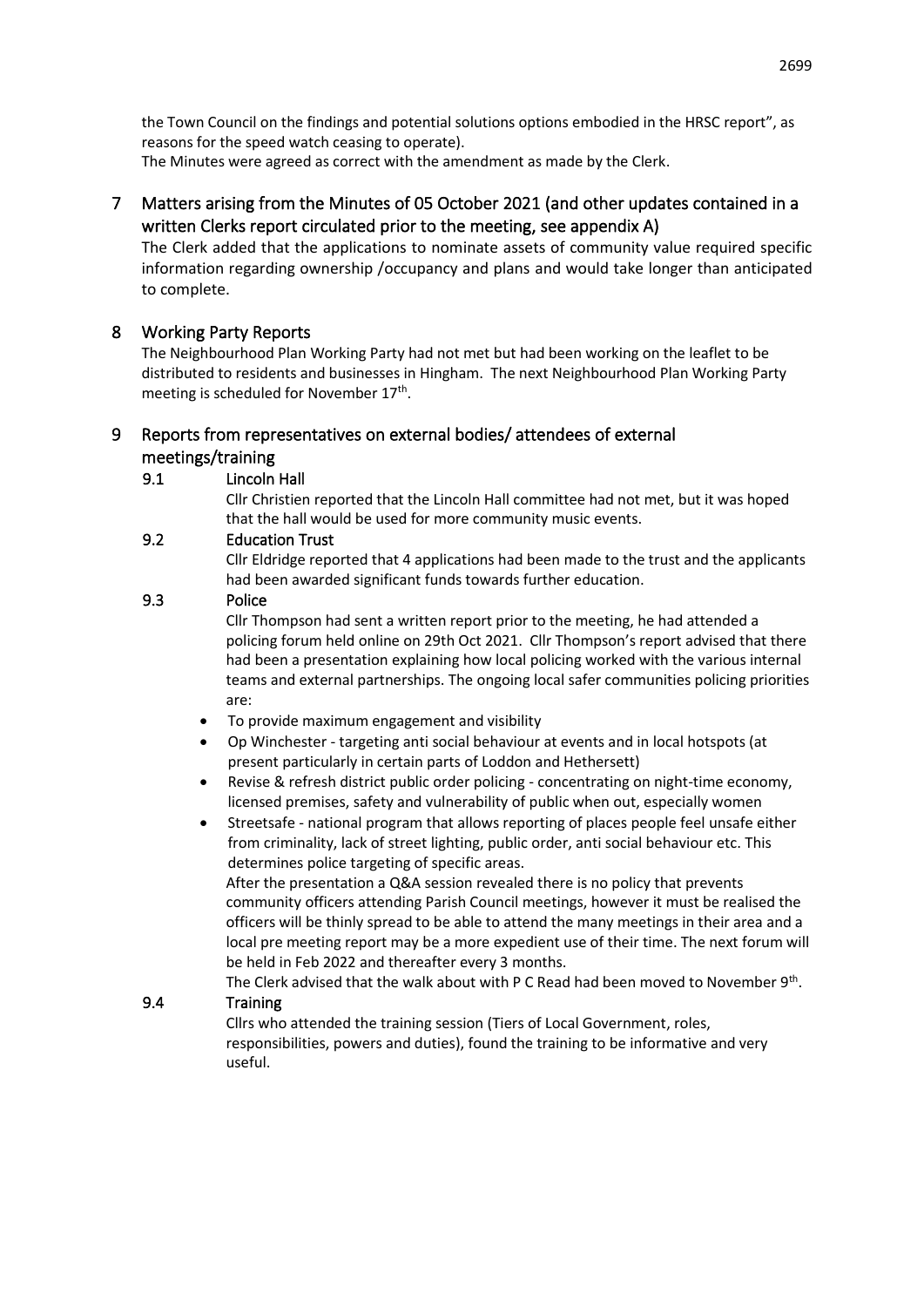- 10 General Correspondence (information/circulars etc)
	- 10.1 Castle Rising Parish Council In Association with South Wootton Parish Council & North Wootton Parish Council - Under Resourced Over Development
	- 10.2 Norfolk County Council Partner and Community Focus News Updates
	- 10.3 Broadland and South Norfolk Business Awards 2022 Nominations are now open!
	- 10.4 Norfolk County Council Support for Norfolk entrepreneurs to take their idea from 'bedroom to business
	- 10.5 Memorial Plaque presentation by Deputy Lieutenant Dr Andy Wood The Council agreed that the plaque should be presented during a Town Council meeting. 10.6 Norfolk Strategic Flood Alliance formally adopts Strategy
	- 10.7 Hingham Art Exhibition 13-14th November

## 11 Correspondence (not for public inspection) as addressed directly to Hingham Town Council (from residents etc. and may contain personal information)

11.1 Hingham Society - Public Toilets

The Clerk had already responded to advise of the progress of the toilet re-opening

- 11.2 Resident Disabled access to the Library from the disabled parking bay The correspondence has been forwarded to Norfolk County Council via County Cllr Dewsbury and to the Lincoln Hall Committee
- 11.3 Resident Speeding query regarding fundraising for a speed camera The Clerk asked County Cllr Dewsbury if she could advise of a contact ( within the camera safety partnership) who would be able to assess if it would be feasible for a speed camera to be installed through crowd funding. It was noted that ongoing administration of a camera is likely to prevent such an initiative.

## 11.4 Resident – Parking on the Fairland

The resident had also forwarded the correspondence and pictures of the parking situation to County Cllr Dewsbury who had agreed that something is needed to resolve the situation. A meeting with the Highways Engineer is planned in November.

## 12 To discuss and agree any required responses/actions in relation to any item(s) of correspondence

With reference to  $11.4 - it$  was agreed to wite a letter to be delivered to all businesses in the Market Place and Fairland regarding the parking issues, asking for their assistance in trying to resolve the situation.

## 13 District Councillor's report

District Cllr Bendle was unable to attend the meeting, but sent a note of thanks for the road edge white lines being repainted through the Market Place.

## 14 County Councillor's report

County Cllr Dewsbury reported that there was a £39 million funding gap in balancing the NCC budget.

Cllr Dewsbury advised that she had a meeting scheduled with the Highways Engineer and will discuss the points raised in the list sent by the Clerk, ( including speeding, parking, and the safety of the Fairland crossroads following the 2 recent road traffic accidents in October).

It was reported that the painted fire fighters' helmets being auctioned for charity will be on display at the old Bethel Street Fire Station and over £6000 in bids have been raised so far.

#### 15 Planning Decisions

15.1 2021/2028 - 17 Market Place Hingham NR9 4AF

Proposal Willow - Pollard at 7m from ground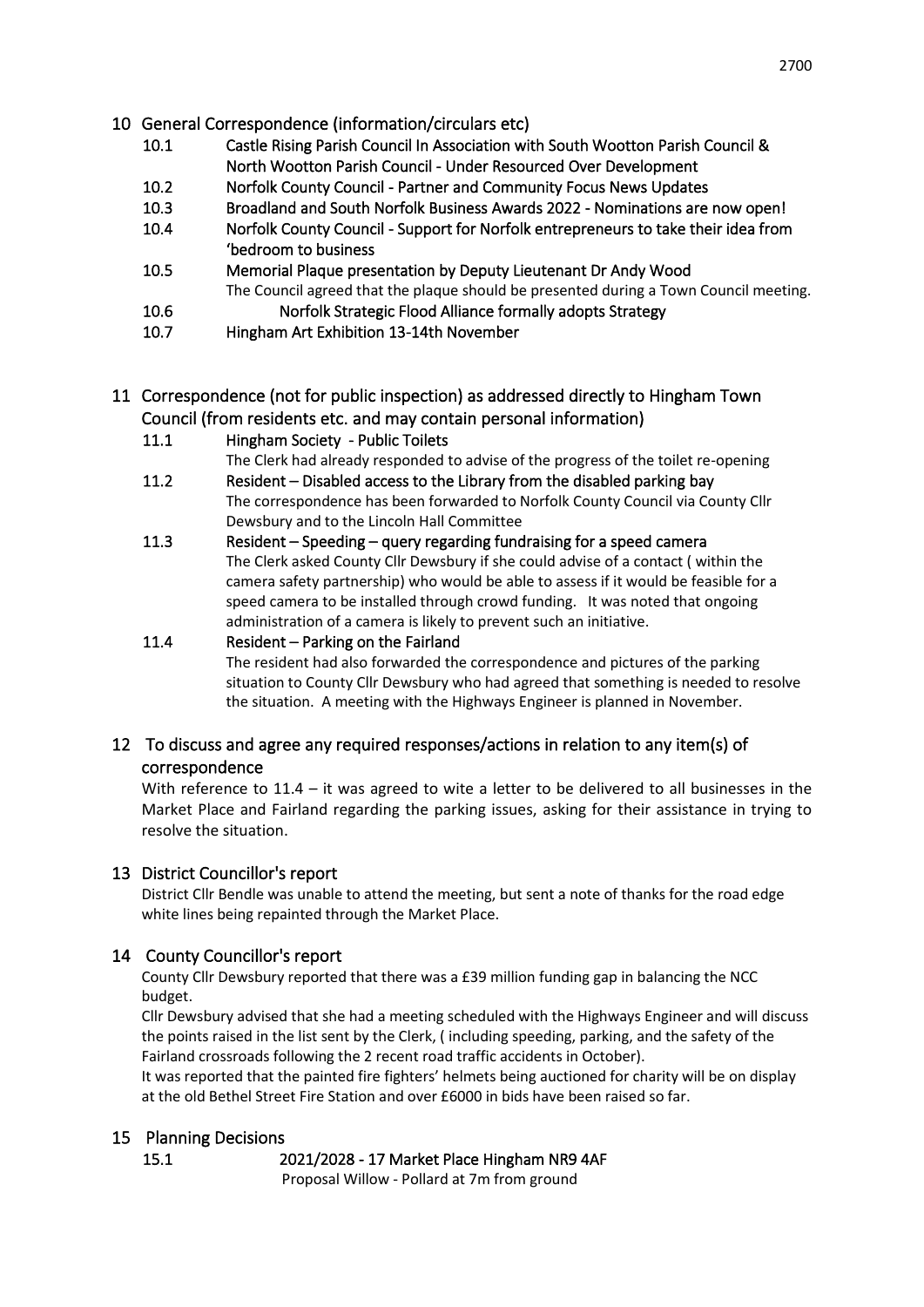No objections

## 16 Planning Applications (as notified by SNC for consultation)

### 16.1 2021/2294 Applicant: EE Limited

Location: Grass Verge At Dereham Road Hingham Norfolk Proposal: Mast and associated supporting apparatus

Application Type: Prior Notification – Telecommunications

The Clerk advised that she had met with the residents of Hall Farm who had expressed concerns regarding the size and extent of the cabinets to be installed on the verge, as they were likely to impair clear visibility of, and from, the access to Hall Farm and 34 Dereham Rd, would impede the safe walking route for pedestrians and would restrict access to the ditch.

The Council discussed the application and agreed that they did not object to improving the mobile phone infrastructure, however, agreed to raise concerns as follows. It was noted that the proposed location falls within the 60mph speed limit and that the size/scale of cabinets will be detrimental to the clear visibility of the road ahead, in particular that it will block the visibility of the Hall Farm entrance, both for drivers exiting this driveway and blocking the view of the driveway from approaching drivers on the Dereham Rd as they accelerate out of Hingham.

The Hall Farm driveway serves as the access point to several businesses housed within the Hall Farm industrial units, including a Garage/vehicle repair business, and the "Hingham Eggs" shop/shed. It is of concern that the proposed cabinets will obscure the clear view of the road, especially for the smaller vehicles (cars) exiting the Hall Farm driveway.

It is also of concern that the proposed cabinets will obscure a driver's clear view of, and from, the driveway of no. 34 Dereham Rd.

The installation of the equipment would have a detrimental effect on the use of the highway verge. That being that there is currently no pavement that serves the Dereham Road at this point and pedestrians accessing the businesses at Hall Farm use the verge as a safe off-road pedestrian route to the Hall Farm driveway. The installation of the equipment would therefore impede the use of the verge as a safe pedestrian route, impede any future improvements to the Dereham Road, such as carriage widening and the installation of a footway, and would restrict access to the ditch to the rear of the verge.

It was also noted that the installation of the equipment would be significantly visually intrusive on the landscape/approach to Hingham, possibly detracting from the speed limit signage currently installed at that location.

It is noted that alternative sites have been investigated, however, the Town Council are concerned that the proposed site is not suitable for the substantial amount of equipment to be installed.

## 16.2 2021/2305 - 27 Dereham Road Hingham NR9 4HH

Proposal: single storey rear extension

Application Type : Application for a Lawful Development Certificate The Clerk advised that this application had been was no longer visible on the South Norfolk Council Planning Portal and should therefore be disregarded as an agenda item.

#### 17 (other planning applications where the Town Council is not a consultee – for information only)

*None*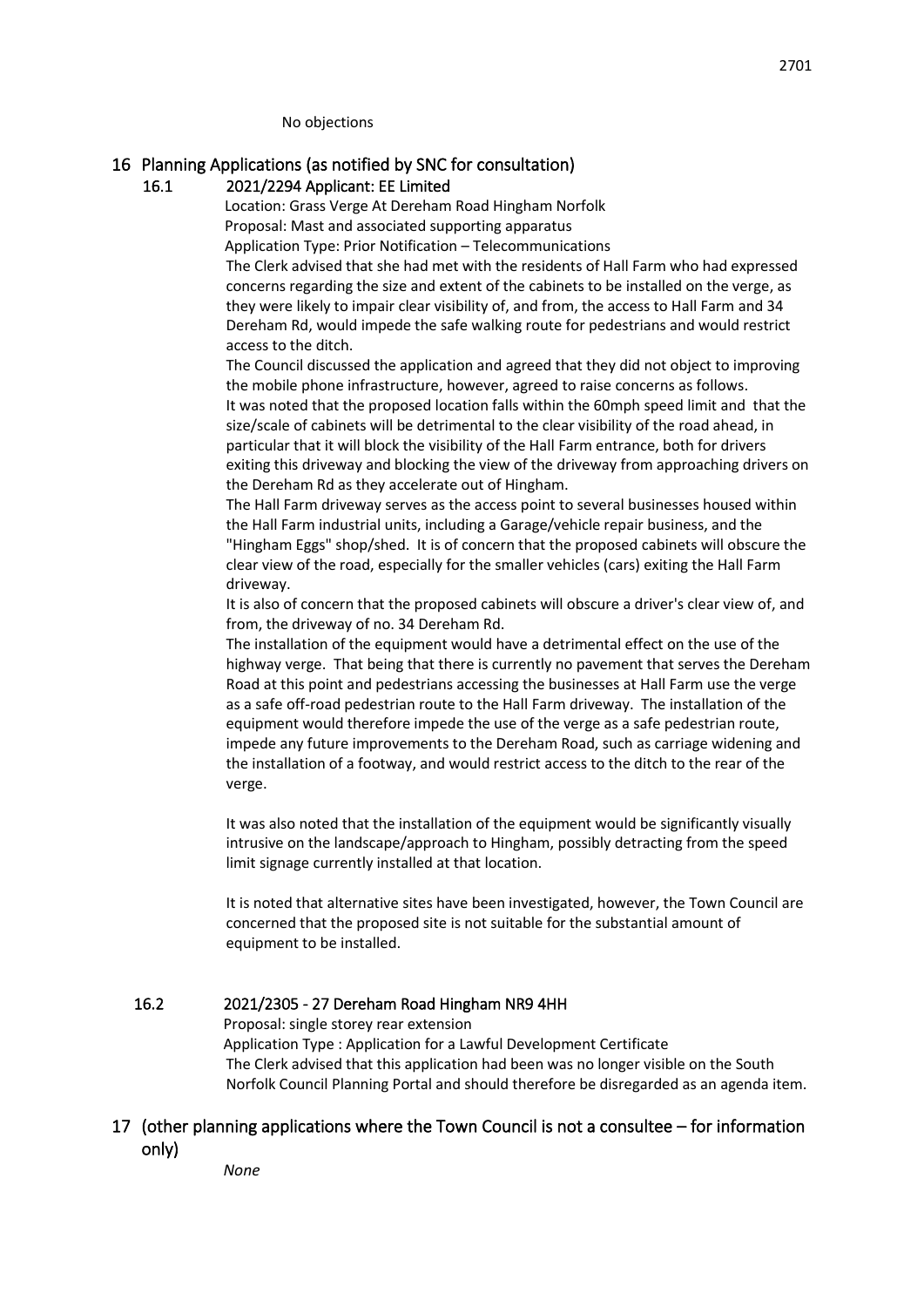#### 18 Reminder of the date of the next Finance Committee meeting, proposed date 16 November 2021

Noted, the Clerk confirmed that the Lincoln Hall had been booked for the meeting.

#### 19 Proposal to make the annual donation to Norfolk Citizens Advice, of £600

The Clerk explained that this is an annual donation that the Council had previously agreed to give to Norfolk Citizens Advise as it was a valuable resource available to all Hingham residents needing to access help and information. It was agreed to give the donation of £600.

#### 20 To receive notification of payment by South Norfolk Council of the Precept

The Clerk advised that this (£38,500) had been received on 8<sup>th</sup> October 2021, later than usual as SNC had omitted to make the payments to Parishes at the end of September.

#### 21 Proposal to purchase a new battery for the SAM2 speed sign

The Clerk advised that the batteries were available from Westcotec, at a cost of £80 plus VAT. It was agreed to purchase a new battery.

#### 22 To review the Hingham Town Council cemetery fees

The Clerk forwarded a report to all Cllrs prior to the meeting showing the cemetery income and expenditure for 2020/21 and to date for 2021/22, a comparison of the cemetery fees for Hingham, Attleborough, Watton, Dereham and Shipdham, and confirmed that the current Hingham Cemetery fees had come into force in January 2020. Based on the income/expenditure and fee comparisons, the Clerk made recommendations to the Council for a new fee structure to come into force in January 2022.

The following fee structure was agreed by the Council:

INTERMENT : RESIDENT £220, NON RESIDENT £660 INTERMENT OF ASHES: RESIDENT £110, NON RESIDENT £330 EXCLUSIVE RIGHT OF BURIAL: RESIDENT £220, NON RESIDENT £660 EXCLUSIVE RIGHT OF BURIAL FOR ASHES: RESIDENT £180, NON RESIDENT £540 ERECTION OF A MEMORIAL: £150 ADDED INSCRIPTION ON A MEMORIAL: £55 INSTALLATION OF KERB & HEADSTONE SET COMBINED: RESIDENT £550, NON RESIDENT £1650 INSTALLATION OF KERBING TO EXISTING HEADSTONE: RESIDENT £400, NON RESIDENT £1200 INTERMENT OF A CASKET (REQUIRING ADDITIONAL WIDTH): RESIDENT £280, NON RESIDENT £840 CHILDREN UPTO AND INCLUDING AGE 18/ INTERMENT/EXCLUSIVE RIGHT OF BURIAL /HEADSTONE/MEMORIAL: FREE

#### 23 To approve Accounts for Payment

The accounts for payment as listed below were agreed and the cheques were signed. The Clerk requested that a cheque be signed upon receipt of the invoice for the electrical testing of the toilets (£100 plus VAT), this was agreed and will be added to the Accounts for Payment (as paid) for the December meeting.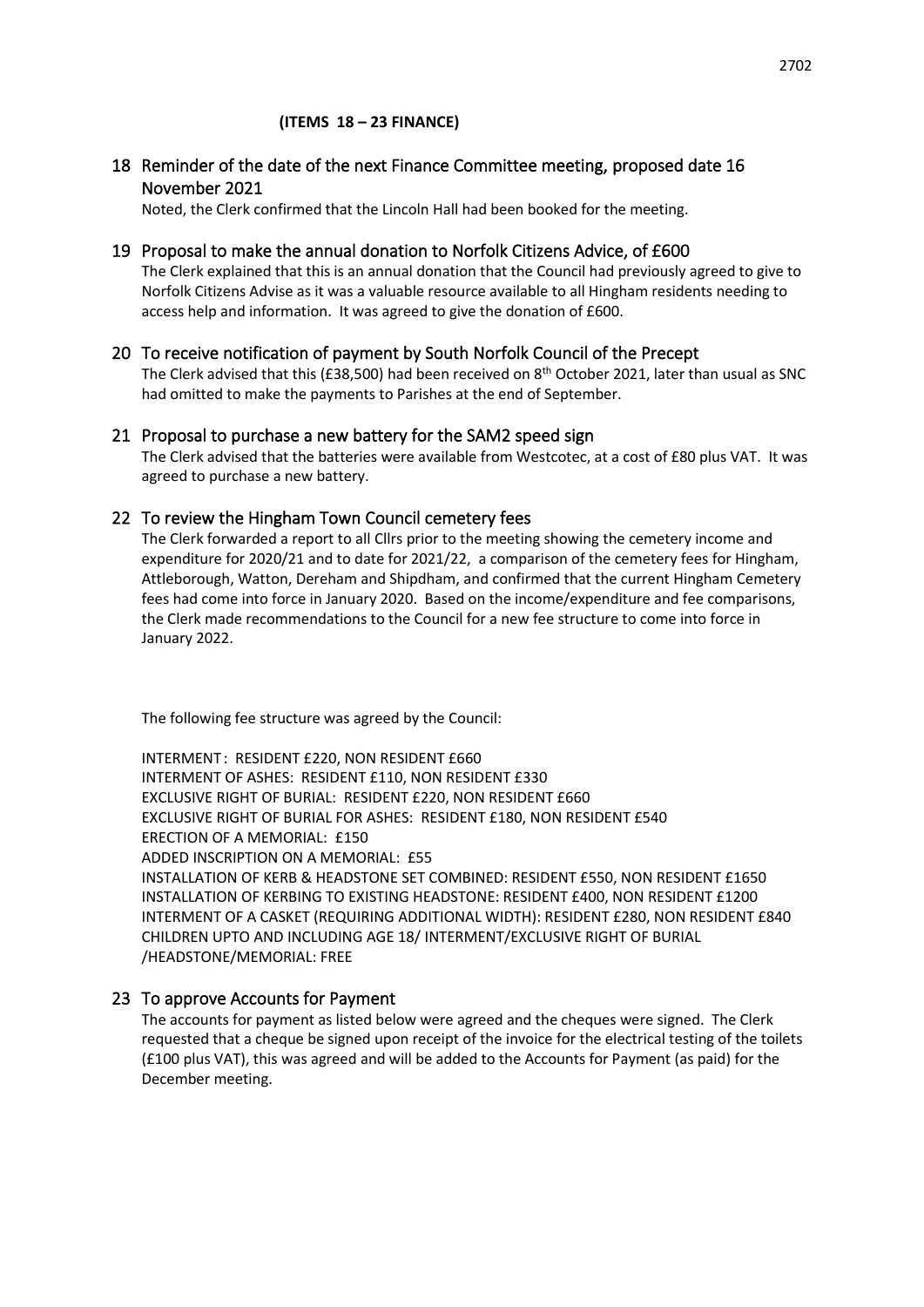| <b>REF</b>    | <b>TOTAL</b> | <b>PAYEE</b>                        | <b>DETAILS</b>             | <b>VAT</b> |
|---------------|--------------|-------------------------------------|----------------------------|------------|
| <b>NUMBER</b> |              |                                     |                            |            |
| 104219        | £876.51      | staff                               | WAGES (871.53)             |            |
|               |              |                                     | binbags (4.98)             | £0.83      |
| 104220        | £1,031.66    | staff                               | <b>WAGES</b>               |            |
| D/DEBIT       | £64.66       | <b>NEST</b>                         | <b>PENSION</b>             |            |
| 104221        | £240.00      | <b>COZENS (UK) LTD</b>              | STREET LIGHT MAINTENANCE   | £40.00     |
| 104222        | £540.91      | <b>NPOWER</b>                       | <b>STREET LIGHT ENERGY</b> | £90.15     |
| 104223        | £50.20       | J S                                 | CLEANING/BINS              |            |
| 104224        | £100.00      | <b>V THURKETTLE</b>                 | <b>CHRISTMAS TREE</b>      |            |
| D/ DEBIT      | £74.41       | <b>NORFOLK COPIERS</b>              | <b>PRINTER RENTAL</b>      | £12.40     |
| 104225        | £ 275.00     | NORFOLK PARISH TRAINING AND SUPPORT | <b>COUNCIL TRAINING</b>    |            |
| 104226        | £400.00      | LINCOLN SOCIAL CENTRE               | HALL HIRE SMALL ROOM HIRE  |            |
|               |              |                                     |                            |            |
| TOTAL         | £3,653.35    |                                     | <b>TOTAL VAT</b>           | £143.38    |

ACCOUNTS FOR PAYMENT 02 November 2021

#### 24 To consider the following proposals as made by the Neighbourhood Plan Working Party

24.1 Proposal for the Town Council to agree a budget for the production of a leaflet to be delivered to every address (residential and business) in Hingham and to authorise the Working Party to make the necessary arrangements.

It was agreed to allow a budget of £800 for the production of the leaflets (based on a quotation from a local printing and marketing firm), and that the Neighbourhood Plan Working Party should make the necessary arrangements.

24.2 Proposal for the Neighbourhood Plan working party / Clerk to apply to SNC for the Neighbourhood Plan funding

> It was agreed that the Neighbourhood Plan Working Party/Clerk should apply for the grant from South Norfolk Council

- 24.3 To discuss and agree the provision of a new Hingham Neighbourhood Plan website, including the purchase of a domain name for approximately £15 per Annum (Cllr Sta Ana has offered to build the website and provide the server at no cost) The Clerk confirmed that the Neighbourhood Plan Working Party had considered several options for a website (including free website and use of Town Council existing website), and recommended that a new website with a paid for domain name would offer the best and most professional looking results. It was agreed that the Council should take up Cllr Sta Anas offer to build a website, and pay the cost of a suitable domain name.
- 24.4 To discuss/agree if the Neighbourhood Plan project requires the support of a paid consultant

It was agreed that the full support of a paid consultant would be invaluable in the Neighbourhood Plan project being a success and being completed within a reasonable time scale.

## 25 To discuss and review the grass cutting arrangements for the Hingham Playing Field Association

It was agree that the current arrangement of cutting the playing field and Welcomme Space play area under the Town Councils grass cutting contract should remain.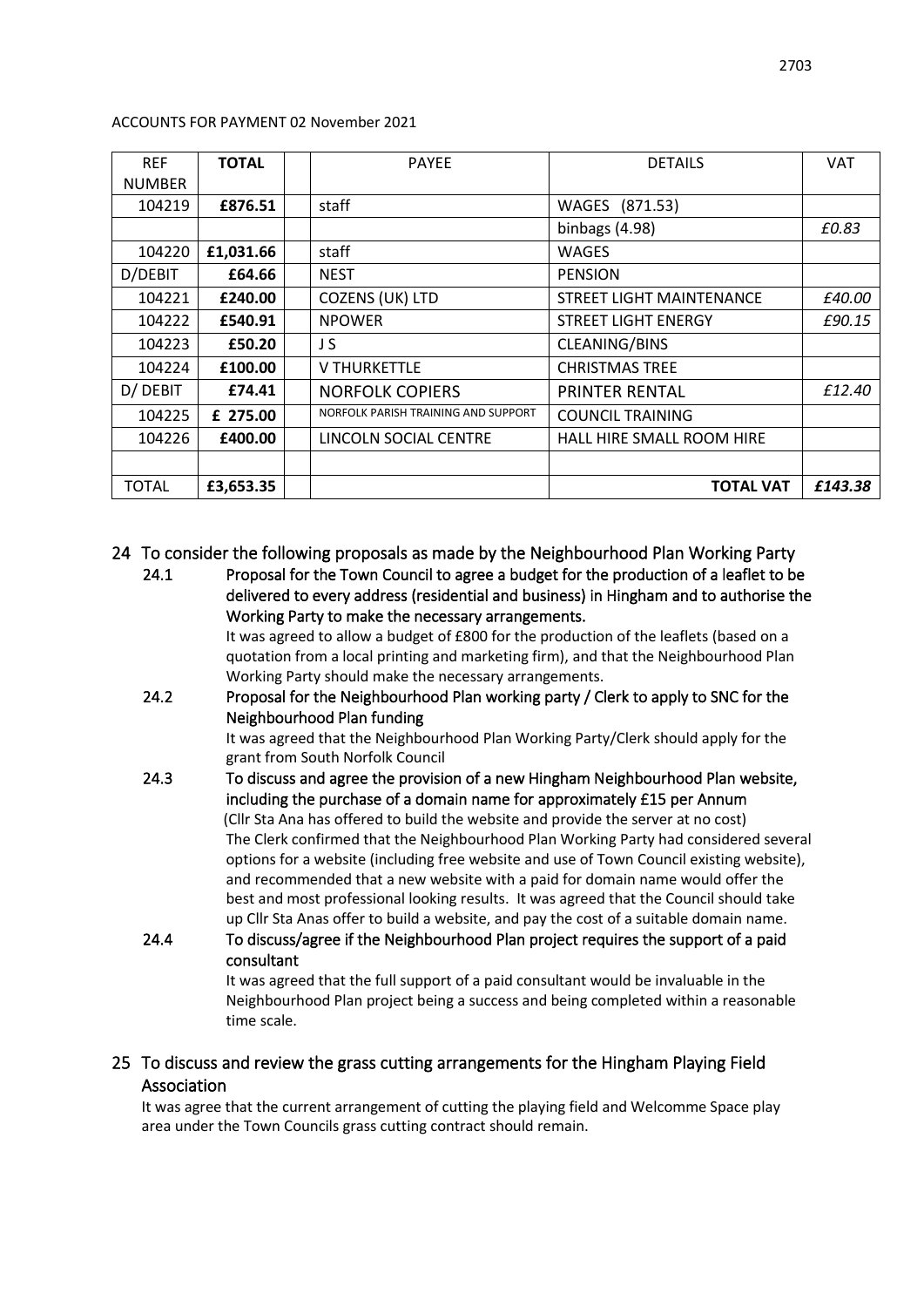## 26 To discuss and amend if necessary the Grass cutting specification prior to sending out to tender

A copy of the grass cutting specification was sent to all Cllrs prior to the meeting. The Clerk recommended some minor amendments to include the provision of working with the Council with regard to wildflower planting areas and to remove reference to removing "unsightly" grass cuttings. The Specification was agreed as per the Clerks recommended amendments.

#### 27 To agree to request tenders for the grass cutting contract (the current arrangement ends 31 March 2022)

It was agreed to seek tenders for a new grass cutting contract to take effect from April 2022.

## 28 To receive an update regarding Highway matters from the Clerk and Councillors, and to agree any necessary actions

Cllr Roberts advised that he had submitted a question to be answered at the Police and Crime Commissioner accountability meeting, regarding the lack of enforcement of 20mph speed limits. The Police confirmed that they would consider enforcement of a 20 MPH speed limit if there was strong evidence of non-compliance. The Clerk advised that she would speak to P C Andy Reed about sending data from the SAM sign when it was deployed in the 20 MPH limit, as the Police have previously advised that they do not wish to receive the data collected.

Cllr Roberts also advised that he was trying to arrange a meeting with MP George Freeman in Hingham to discuss road safety, but had been advised that this would not be before February. The Clerk advised that the meeting with the Highways Engineer was scheduled for  $25<sup>th</sup>$  November and that Cllr Roberts and Cllr Thompson would also attend.

Cllr Roberts advised that he and Cllr Thompson had received emails from the Hingham Road Safety Campaign regarding their wish to crowd fund and purchase land between The Hops and Bears Lane to provide a pavement, with the intention that it would be adopted by Norfolk County Council. It was noted that this would require the agreement of Norfolk County Council who had previously discounted the idea of provision of a footway in this location.

## 29 Proposal from the Hingham Road Safety Campaign group: "it has been raised that Hingham Town Council should consider developing a Community Engagement Strategy" to better represent the residents of our community, what should we (the Town Council) do about it".

The Clerk advised that there were examples of council community engagement strategies available online and that previous to Covid, the Town Council had been able to undertake more community engagement, an annual open evening had been held, there had been Town Council information stalls at Hingham Market events, and the Town Council had insisted on being present throughout the last Greater Norwich Local Plan consultation event in the Lincoln Hall. It was also noted that the Town Council meetings are open to all to attend and the dates are advertised in the Parish Magazine. It was suggested and agreed that a community engagement strategy should be formulated alongside the Neighbourhood Plan as undertaking the plan involves community engagement, it will be a valuable tool to learn what works and what doesn't.

## 30 The discuss the provision of disabled access to library with reference to the disabled parking provision and agree any action

With reference to the correspondence in agenda item 11.2, the Clerk directed the issue to County Cllr Dewsbury, advising that a Library customer had raised the issue of inadequate disabled access to the library from the designated disabled parking bay. The library customers are directed to park in the Lincoln Hall car park, and there is no adequate provision for disabled access from the parking space. The walking route as advised by the Lincoln Hall is via the slabs through the rose garden, which are single width, uneven and do not join directly to the main Library access path, the alternative is to access the bottom of the main library path via the access driveway, whilst this would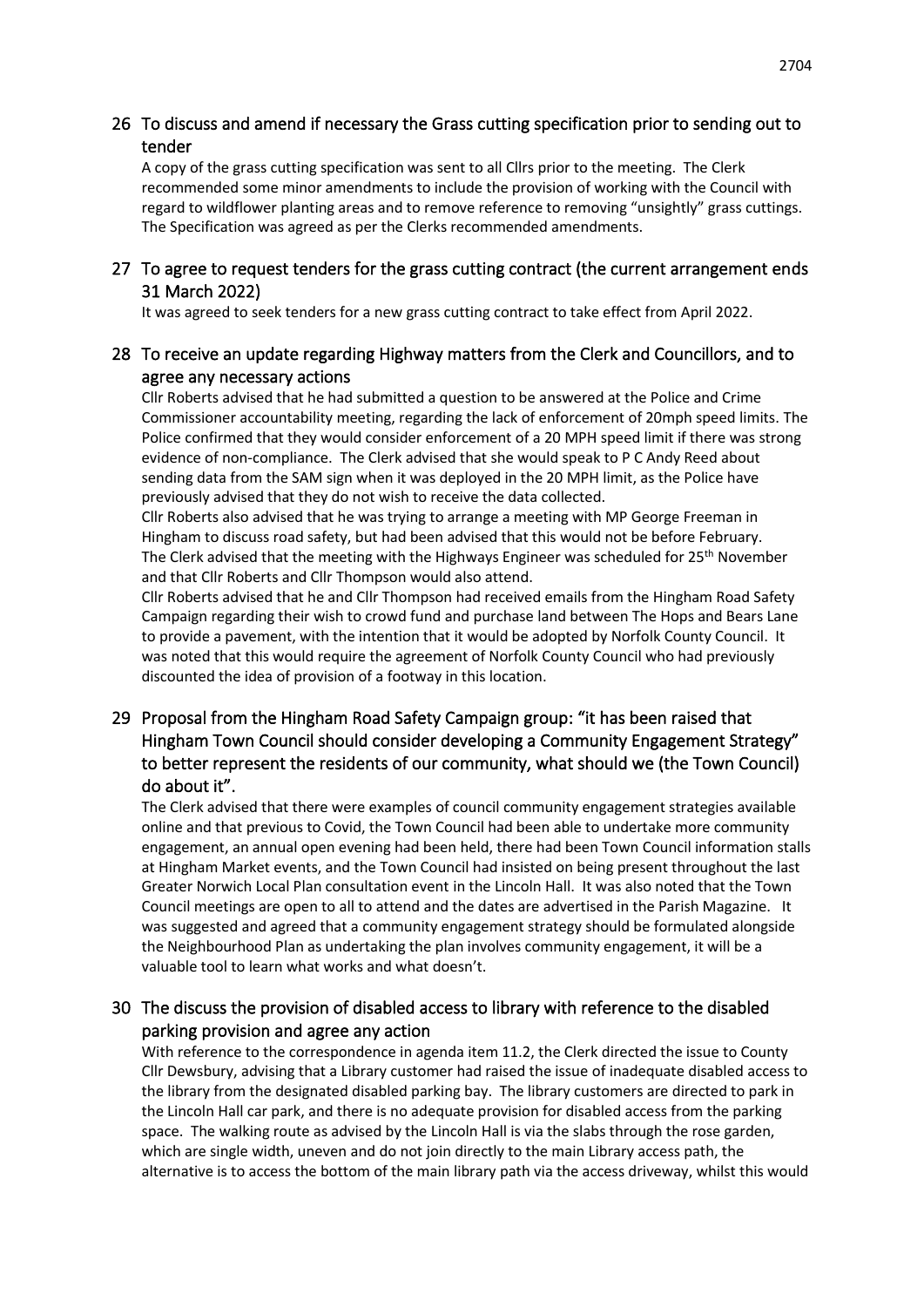give a continuous smooth surface, it puts pedestrian in the path of traffic using the driveway and would equal a significant distance for anyone with difficulty walking.

It was also noted that the tarmacked area in front of the rose garden is not a designated parking area.

It was requested of County Cllr Dewsbury that this matter be investigated by Norfolk County Council.

#### 31 To receive a report regarding urgently required replacement street lighting equipment

The Clerk advised that she had received reports from the street light maintenance contractor on 3 lamp columns which needed urgent replacement/remedial works. A concrete column in Hardingham Street (as also reported by a resident) was broken at the top and concrete had come away from the column, a concrete column on Bears Lane was cracked and leaning (displaying signs of being hit by a vehicle), a lantern on the top of a column on Stone Lane was broken. The Clerk has used her delegation to request the work be undertaken as a matter of urgency, obtaining additional quotations in this case would delay the work being undertaken.

## 32 To consider and agree training including Word Accessibility training session for the Clerk and training courses as requested by individual Cllrs

The Clerk advised that the word accessibility training was £30.00, it was agreed that the Clerk could attend. A list of courses had been sent to Cllrs prior to the meeting. It was also agreed that Cllr Amey could attend the 2 courses she had requested (Difficult Conversations and Attracting New Councillors a cost of £38 plus VAT for each course) and that other Cllrs could also attend 2 courses, at a similar cost should they wish to do so.

## 33 To consider a request by the Dereham Young Farmers to have a charity stall on the Market Place selling Christmas Trees

The Dereham Young Farmers had requested to use the Market Place green to sell Christmas trees either on the last weekend in November or first weekend in December, to raise money for charity (in aid of the charity YANA , You Are Not Alone), it was agreed to permit the sale of trees on either or both weekends, providing that a risk assessment and public liability insurance was in place (and provided beforehand).

## 34 'Exclusion of the Press and Public under the Public Bodies (Admission to Meetings) Act 1960 to discuss the following matters:'

The following agenda items contain reference to information that is relating to Council personnel and is commercially sensitive, the following agenda item is therefore confidential. It was agreed to ask the remaining public to leave the meeting. The Public left.

## 35 To consider quotations for Neighbourhood Plan consultation services (if agenda item 24.4 is agreed)

Three quotations/fee proposals had been received and all were considered. It was agreed to appoint Rachel Leggett as the consultant to provide Project Management for the Hingham Neighbourhood Plan Project.

#### 36 To discuss matters relating to staff and review staff wages

The Clerk advised that the Local Government pay scales has still not been agreed for this financial year (from April 2021 onwards), and recommended that this agenda item should be put on hold until the pay scales had been published. This was agreed.

The meeting ended at 9.40pm

Signed ………………………………………………………………………Chairman, 07 December 2021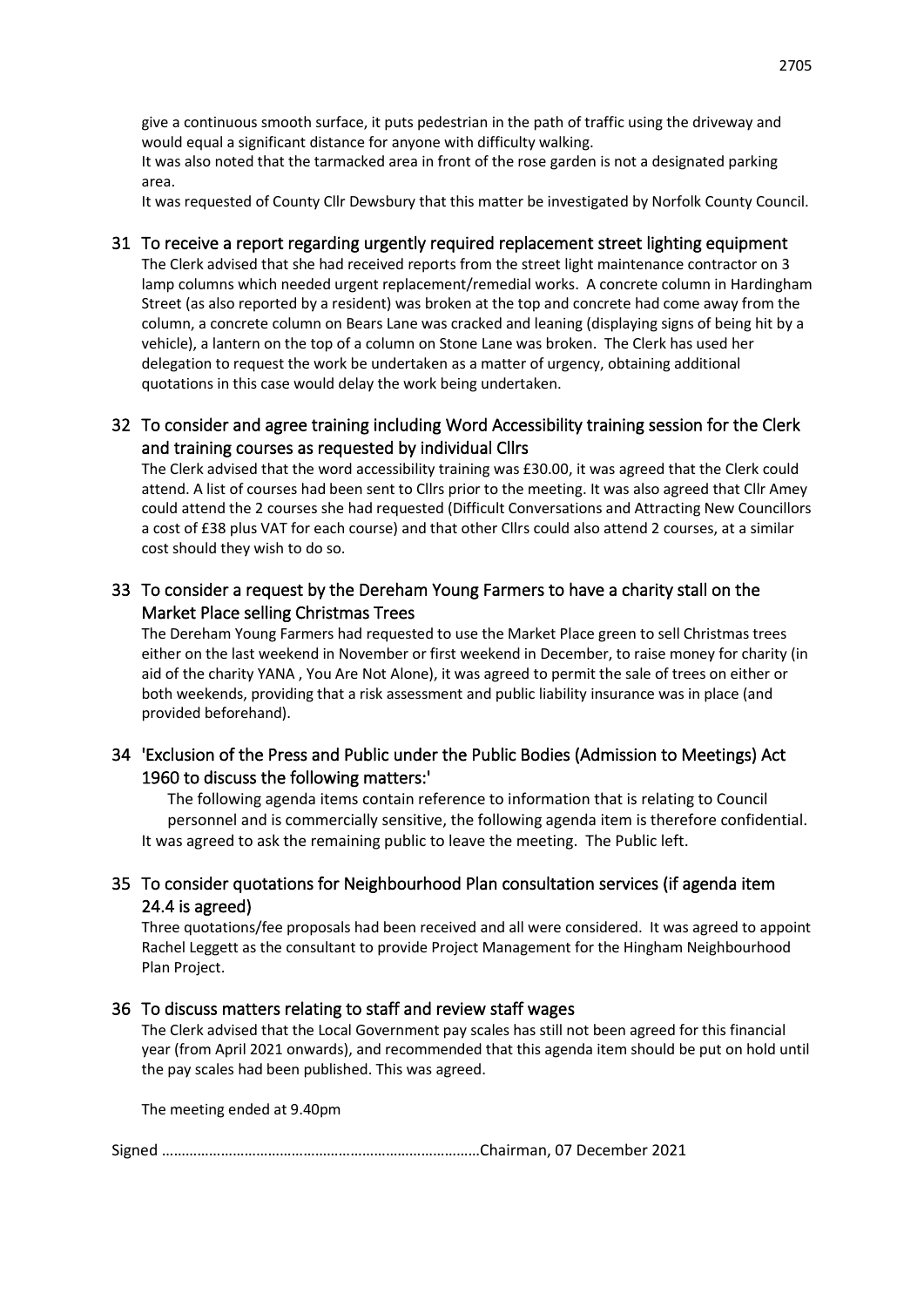# Appendix A Clerks Report for 02 November 2021

## Matters Arising from the minutes of the Meeting of 05 October 2021

- Minute 10.9: Questions relating to Police policies regarding no enforcement and not allowing a Community Speed Watch to operate within a 20mph speed limit were submitted to the Police and Crime Commissioners office for consideration at their accountability meeting.
- Minute 10.10: Regarding the intention to install a telecommunications mast on Dereham Rd verge, it has been advised that other locations were considered, including the church tower, but it was considered by EE that the Dereham Rd site was the only suitable option.
- Minute 19: A town Christmas tree has been selected.
- Minute 20: Items to be purchased for the children to make Christmas Tree decorations.
- Minutes 25/26: The Clerk is awaiting confirmation of a date for meeting the Highways engineer.
- Minute 27: The Grotto Committee have forwarded insurance and risk assessment documentation to the clerk.
- Minute 28: Options for a suitable solution for the skate park are to be sought.

## Other Updates/Outstanding Issues

- The Clerk has made the application to SNC to designate the Neighbourhood Area for the Neighbourhood Plan, the designation has been agreed by SNC
- NCC highways have sent a response advising the maintenance will be undertaken on existing speed mitigation. As yet, no response has been made regarding implementing further speed mitigation. The highways engineer has also been asked to provide advice/opinion regarding the Hingham Road Safety Campaign group report, no response given. The Highways engineer has offered to meet with the Clerk/Cllrs with a provisional date toward the end of November.
- Parish Partnership bid for bus shelter renovations to be drafted and quotations being sought.
- Applications for Assets of Community Value to be finalised, plans and ownership details are required.
- Parish Archives, the collection of the materials to be arranged.
- Parking, Please do not park on the grass signs ordered.
- Standing Orders review to be completed at a future meeting.
- Tree Survey, quotations for relevant work to be obtained.
- Trees for planting (Fairland and Market Place permanent Christmas Trees) will be sourced in Jan 2022.
- Notice boards for the toilets to be purchased.
- Both wooden notice boards (Market Place and Fairland) are now becoming difficult to open and lock, they become damp and condensated. The clerk advises considering the purchase of a new purpose built free standing notice board if there is a suitable location in the Market Place. A new notice board for the Fairland is also recommended. To be added to a future agenda.
- BT have been asked to refurbish the kiosk in the Market Place, however there has been no response to this.
- Church Clock site visit for quotations for upgrading the clock are to be arranged.
- NCC are working on the cycle parking schemes for the Market Towns and have advised that it may be possible to install the racks the TC already have in storage as part of the scheme, the Clerk is awaiting scheme information from NCC.
- Street Lighting, the contractor has been asked to undertake the renumbering of the footway lights which has been started. A condition report is awaited on all of the